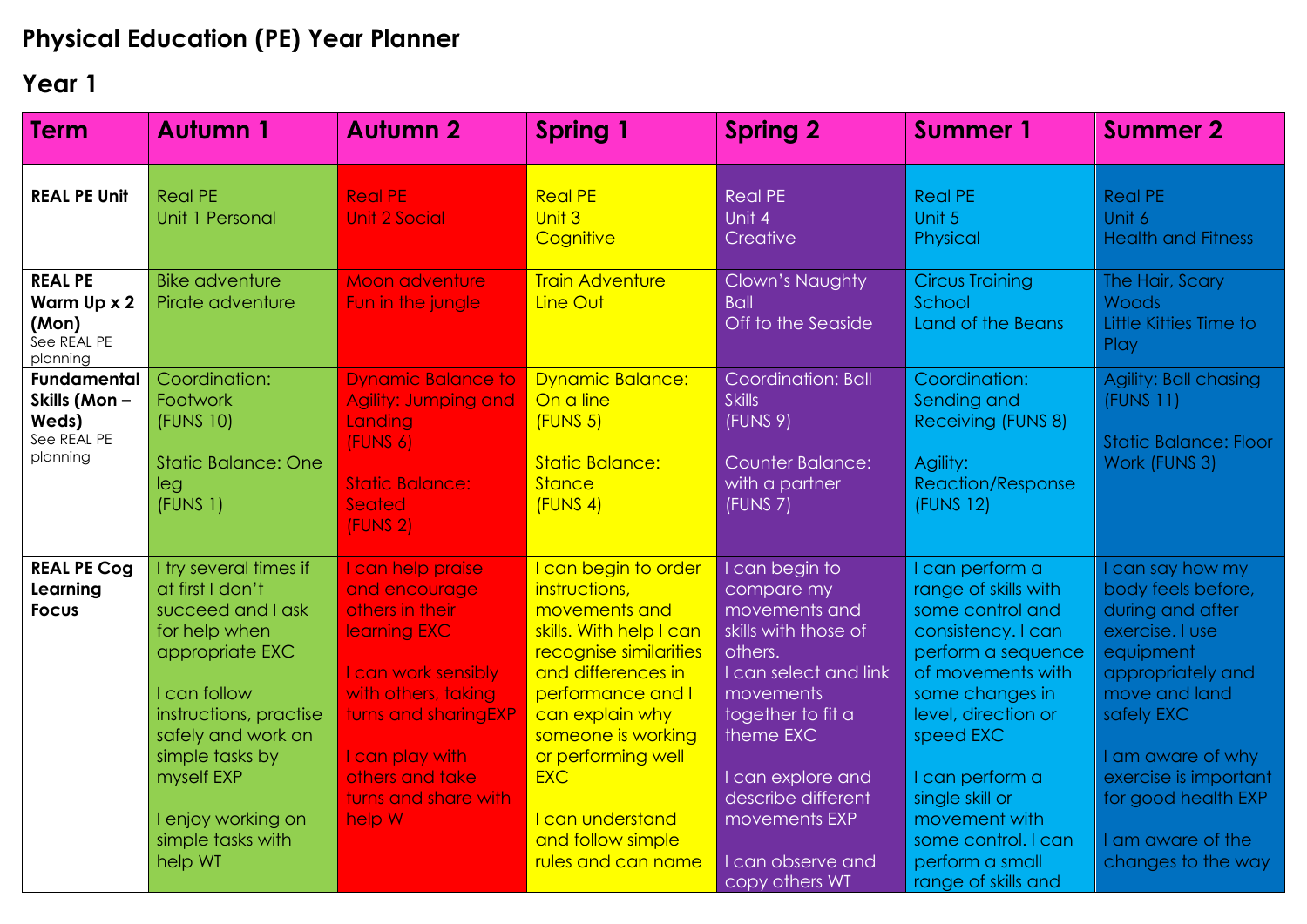|                                                            |                                                                                                                                                                                                                                                                                                              |                                                                                                                                                                                     | some things I am                                                                                                                                                                                                                                                                                                                                           |                                                                                                                                                                                                                                                              | link two movements                                                                                                                                                              | I feel when I exercise<br><b>WT</b>                                                                                                                                                                                                                                                                                              |
|------------------------------------------------------------|--------------------------------------------------------------------------------------------------------------------------------------------------------------------------------------------------------------------------------------------------------------------------------------------------------------|-------------------------------------------------------------------------------------------------------------------------------------------------------------------------------------|------------------------------------------------------------------------------------------------------------------------------------------------------------------------------------------------------------------------------------------------------------------------------------------------------------------------------------------------------------|--------------------------------------------------------------------------------------------------------------------------------------------------------------------------------------------------------------------------------------------------------------|---------------------------------------------------------------------------------------------------------------------------------------------------------------------------------|----------------------------------------------------------------------------------------------------------------------------------------------------------------------------------------------------------------------------------------------------------------------------------------------------------------------------------|
|                                                            |                                                                                                                                                                                                                                                                                                              |                                                                                                                                                                                     | good at EXP                                                                                                                                                                                                                                                                                                                                                |                                                                                                                                                                                                                                                              | together EXP<br>I can move<br>confidently in                                                                                                                                    |                                                                                                                                                                                                                                                                                                                                  |
|                                                            |                                                                                                                                                                                                                                                                                                              |                                                                                                                                                                                     |                                                                                                                                                                                                                                                                                                                                                            |                                                                                                                                                                                                                                                              | different ways WT                                                                                                                                                               |                                                                                                                                                                                                                                                                                                                                  |
| <b>Traditional PE</b><br>(Thursday)                        | <b>REAL Gym</b><br>(Personal)<br><b>Shape and Travel</b>                                                                                                                                                                                                                                                     | <b>Ball skills - Netball</b><br>(catching/throwing)                                                                                                                                 | <b>Real Dance</b><br>(Cognitive)                                                                                                                                                                                                                                                                                                                           | <b>Ball skills (Football) -</b><br>footwork                                                                                                                                                                                                                  | <b>Ball skills/agility</b><br>(Kwik cricket)                                                                                                                                    | <b>Athletics</b>                                                                                                                                                                                                                                                                                                                 |
| Sequence of<br><b>Lessons</b>                              | 1. Shape travel<br>$-$ mirror mirror.<br>2. Shape - low<br>$apparatus -$<br>shape off<br>3.<br>Shape – large<br>$apparatus -$<br>Hide and<br>seek<br>4. Travel floor<br>work $-$ tree<br>hop<br>5. Travel - low<br>$apparatus -$<br>Jungle trip<br>6. Travel - high<br>$apparatus -$<br>Follow my<br>leader. | 1. To move a<br>ball.<br>To roll a ball<br>2.<br>3. To bounce a<br>ball<br>4. To throw a<br>ball<br>5. To play a<br>game against<br>others.<br>To find a way<br>6.<br>to win games. | 1. Shapes solo -<br>give your<br>dance a<br>shape.<br>2. Artistry<br>Musicality -<br>Feel the Beat,<br>Feel the<br>Rhythm<br>3. Partnering<br>Shapes - With two,<br>Dancing is Twice as<br>Good.<br>4. Circles solo -<br>turning,<br>jumping,<br>moving.<br>5. Artistry<br>abstraction-<br>Follow the silk.<br>6. Artistry<br>making, show<br>us your best | 1. To move into<br>a space.<br>2. To move with<br>a ball.<br>3. To roll, kick<br>and carry a<br>ball.<br>4. To stop a ball<br>using your<br>foot.<br>5.<br>To move<br>towards a<br>goal to<br>defend it.<br>6. To compete<br>against others<br>to defend it. | 1. Move a<br>ball<br>2. Throw a<br>ball at a<br>target.<br>3. To catch<br>a ball<br>4. To hit a<br>ball<br>5. To work<br>with<br>others.<br>6. To<br>compete<br>with<br>others. | 1. To move into<br>a space<br>2. To control<br>your body<br>and<br>equipment<br>by throwing,<br>running and<br>jumping.<br>3. To land safely<br>when<br>jumping.<br>4. To run and<br>jump on the<br>balls of your<br>feet.<br>5. To show a<br>correct throw<br>technique.<br>6. To compete<br>against<br>yourself and<br>others. |
| <b>Fitness Friday</b><br>Links to 5 ways<br>to well-being. | Wk 1 - Circuit Training<br>Wk 2 - CosmicYoga<br>Wk 3 - Meadow run<br>Wk 4 - Ball games<br>Wk $5 -$ Joe Wicks<br>Wk 6 – Skipping                                                                                                                                                                              | Wk 1 - Circuit Training<br>Wk 2 - CosmicYoga<br>Wk 3 - Meadow run<br>Wk 4 - Ball games<br>Wk $5 -$ Joe Wicks<br>Wk 6 - Skipping                                                     | Wk 1 - Circuit Training<br>Wk 2 - CosmicYoga<br>Wk 3 - Meadow run<br>Wk 4 - Ball games<br>Wk $5 -$ Joe Wicks<br>Wk 6 - Skipping                                                                                                                                                                                                                            | Wk 1 - Circuit Training<br>Wk 2 - CosmicYoga<br>Wk 3 - Meadow run<br>Wk 4 - Ball games<br>Wk $5 -$ Joe Wicks<br>Wk 6 - Skipping                                                                                                                              | Wk 1 - Circuit Training<br>Wk 2 - CosmicYoga<br>Wk 3 - Meadow run<br>Wk 4 - Ball games<br>Wk $5 -$ Joe Wicks<br>Wk 6 – Skipping                                                 | Wk 1 - Circuit Training<br>Wk 2 - CosmicYoga<br>Wk 3 - Meadow run<br>Wk 4 - Ball games<br>Wk 5 - Joe Wicks<br>Wk 6 - Skipping                                                                                                                                                                                                    |
| <b>Vocabulary</b>                                          | <b>REAL PE +</b><br><b>Traditional:</b><br>balance,                                                                                                                                                                                                                                                          | <b>REAL PE +</b><br><b>Traditional:</b>                                                                                                                                             | <b>REAL PE + Traditional:</b><br>balance, dynamic,<br>static balance,                                                                                                                                                                                                                                                                                      | <b>REAL PE + Traditional:</b><br>coordination, ball<br>skills, counter                                                                                                                                                                                       | <b>REAL PE + Traditional:</b><br>coordination, agility,<br>sending and                                                                                                          | <b>REAL PE + Traditional:</b><br>REAL PE +<br>Traditional:                                                                                                                                                                                                                                                                       |